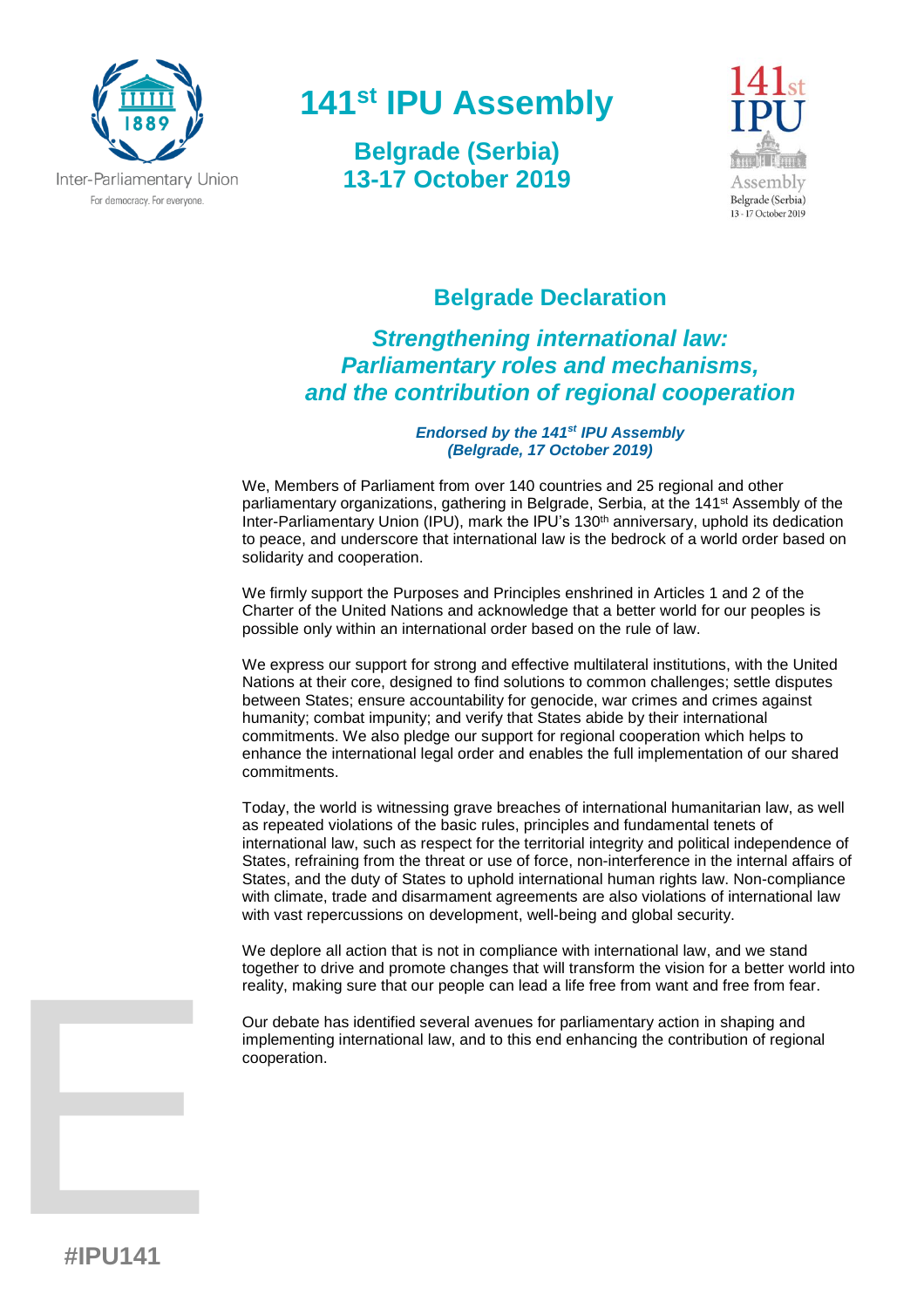#### **Shaping and implementing international law**

It is ultimately up to parliaments to enact relevant legislation and ensure its implementation*.* Soft law and customary law can help shape international norms and reinforce a predictable and rules-based international order. In light of their legislative, budgetary and oversight functions, parliaments must be more forthcoming in translating international treaties and other legally binding instruments into legal and political systems and national realities.

As parliaments and parliamentarians, we must:

- $\triangleright$  At the national level, hold parliamentary debates on treaties, conventions and other legally binding international instruments in the early stages of their negotiation, and aim to ensure increased parliamentary scrutiny of the national mandate for the negotiation of such instruments.
- $\triangleright$  Ensure that international law is transposed into domestic legislation and that this legislation is implemented by developing effective and evidence-based policies and programmes, allocating the necessary budgets and rigorously overseeing their successful implementation.
- $\triangleright$  Where required, undertake legislative and constitutional reforms to ensure that adequate legal frameworks are in place to incorporate international law into domestic legislation smoothly (e.g. through automatic incorporation) and effectively (e.g. by attributing higher hierarchical status).
- $\triangleright$  Engage in a regular review of national implementation of international commitments, in particular in terms of examining and contributing to national reports prepared for submission to the international treaty bodies.
- $\triangleright$  Consider the establishment of ad hoc parliamentary committees mandated to systematically assess the compatibility between domestic legislation and international law.
- $\triangleright$  Follow major global processes and provide a parliamentary perspective to the national negotiating mandate, including in terms of ensuring that before entering into new international commitments parliament has had the opportunity to formulate its views (including through parliamentary reports).
- $\triangleright$  Exercise early warning of potential conflict locally and nationally and take adequate action to avoid escalation, help build bridges of dialogue and cooperation, and ensure that the State duly complies with international law obligations in relation to genocide, war crimes and crimes against humanity, including ethnic cleansing, as well as other gross violations of international human rights law.
- $\triangleright$  Make every effort to quarantee the independence of the judiciary and adopt laws, policies and budgets aimed at strengthening the capacity of domestic courts to adjudicate on cases involving norms of international law.
- ➢ Help build public awareness and societal engagement in support of international law, and ensure that human rights and humanitarian law are included in the curricula of all learning institutions.
- $\triangleright$  Engage with civil society organizations and encourage them to contribute, through parliamentary processes as well, to the strengthening of, and compliance with, international law.

## **Delivering on priority areas**

While acknowledging the wide variety of international instruments which our countries have signed up to over the years, we have identified a number of priority areas which require our urgent attention. These include:

- $\triangleright$  Robustly tackling the climate emergency, ratifying and implementing the Paris Agreement on Climate Change and achieving the Sustainable Development Goals.
- $\triangleright$  Firmly respecting and promoting international human rights law, as well as international humanitarian law and international criminal law.
- ➢ On the 30th anniversary of the United Nations Convention on the Rights of the Child, solemnly recommitting ourselves to fully implementing its provisions and those of its optional protocols.
- $\triangleright$  Redoubling our efforts to achieve gender equality and the political empowerment of women, in keeping with the provisions of the Beijing Platform for Action and Security Council resolution 1325, and taking urgent action for the full implementation of the Convention on the Elimination of All Forms of Discrimination against Women – starting from within our own parliaments.